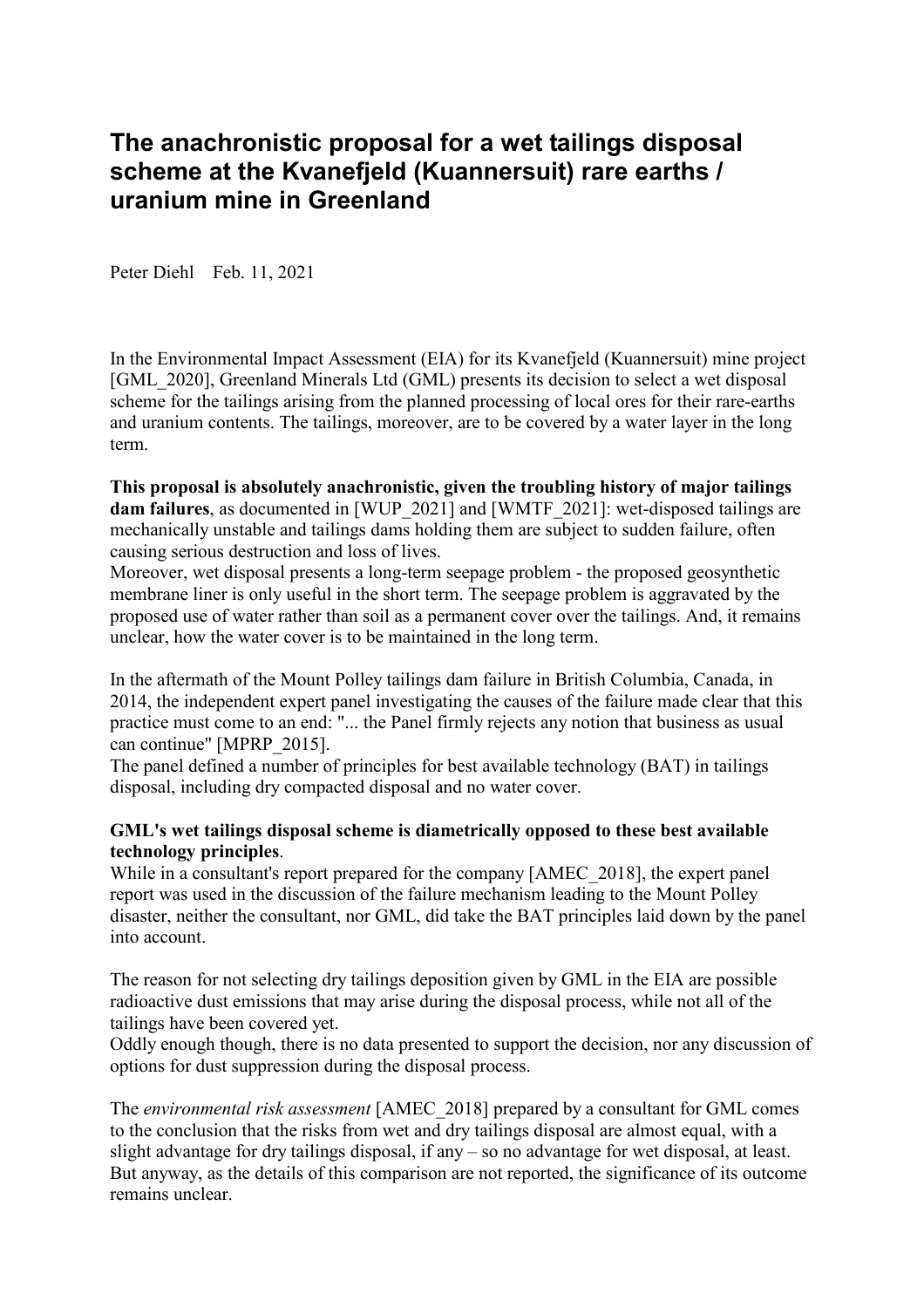The *feasibility study* [AMEC\_2017] prepared by a consultant for GML comes to the following conclusion:

"Due to the expected high costs associated with the development of a dewatering plant, and environmental impacts (radon/thoron exhalation from desiccated tailings) the development of a filter cake deposition scheme [i.e. dry disposal] is not considered an optimum tailings management arrangement at this time."

## **This leads us to the real reason for the rejection of a dry tailings disposal scheme:** *cost***. In the EIA, however, this aspect is not mentioned at all.**

The EIA rather presents the possible emission of radioactive dust as the only reason for not selecting dry deposition, while the consultant's feasibility study refers to the emission of the radioactive gases radon and thoron, but does not mention dust at all.

Radon (i.e. Radon-222) is a radioactive gas emitted from materials containing uranium, while thoron (i.e. Radon-220) is a radioactive gas emitted from materials containing thorium. Since the Kvanefjeld ore contains both uranium and thorium, both of these gases are present here and actually constitute an inhalation hazard. Earthen covers limit the radon and thoron release in the long term, but solutions also exist to reduce the hazard during disposal already.

The problem can be dealt with by limiting the exposed surface area of the tailings during deposition. The U.S. Environmental Protection Agency (EPA) has even made this a *mandatory requirement*: new uranium mill tailings deposits can only be built, if the exposed area during deposition is limited to 16 hectares for wet disposal, or 4 hectares for dry disposal. The U.S. EPA first established this standard in 1989 [EPA\_1989], and last revised it in 2017 [EPA\_2017]; technical background information can be found in [EPA\_1986].

**So, other than the EIA suggests, there are no obstacles to a safer dry tailings disposal scheme at Kvanefjeld – except for cost**.

## **Epilogue**

Unfortunately, this is an example confirming the concern at how this EIA was prepared, as raised by geologist Ole Christiansen [Sermitsiaq\_2021a]:

"I think overall that it is problematic that it is the mining company that leads the way in the statement [EIA], and not an independent consultant. I am aware that independent consultants such as Orbicon and GHD have prepared parts of the report, but the company has been responsible for the merger, and thus the report loses some of its credibility. Because when you put the wolf to guard musk oxen, there is a risk that it does not go as planned, says Ole Christiansen."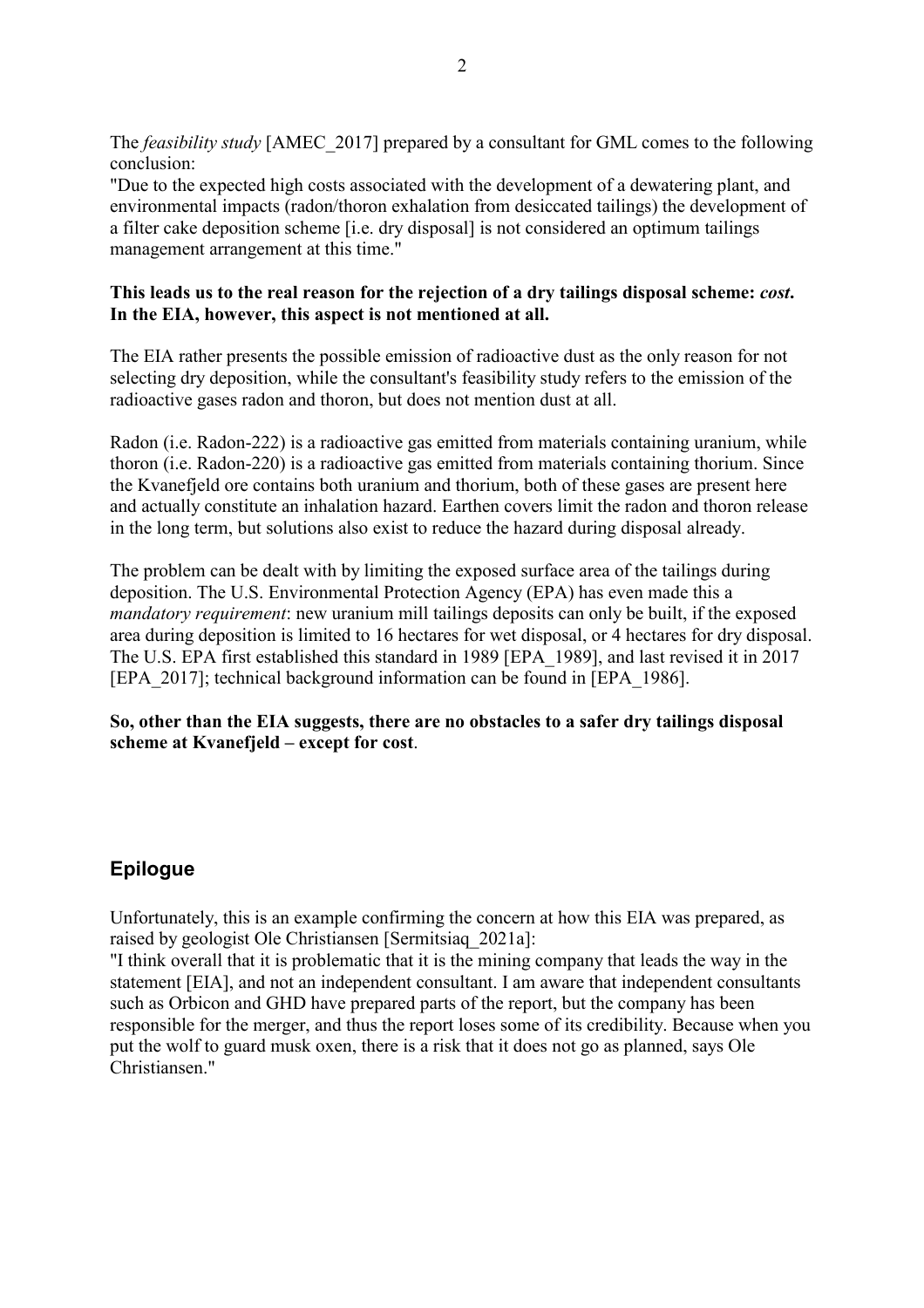### **REFERENCES**

[WUP\_2021] Chronology of major tailings dam failures http://www.wise-uranium.org/mdaf.html

[WMTF\_2021] World Mine Tailings Failures https://worldminetailingsfailures.org/

[GML\_2020] Kvanefjeld Project, Environmental Impact Assessment Greenland Minerals Ltd, 13 December 2020 https://naalakkersuisut.gl/~/media/Nanoq/Files/Hearings/2020/1812\_kuannersuit/Documents/ EIA%20ENG.pdf

5. Project Alternatives

5.6 Tailings management alternatives p. 91 (p.109 of PDF)

Dry tailings deposition - Filter cake p.97 (p.115 of PDF)

[...] "Under this deposition methodology, a stack or heap of Cake cannot be sequentially covered with earth-fill without sterilising a portion of the capacity of the facility. As a consequence, during the Project's operations phase, the stack or heap would be prone to desiccation and dust emissions unless alternative dust suppression technologies were installed. If dust were to be generated it could be an additional source of radioactive emissions. For these reasons, dry tailings storage was not considered to be the most appropriate technology during the operations phase."

[AMEC\_2018] Kvanefjeld Project, TSF Environmental Risk Assessment, Tailings Disposal and Closure Cover Options Amec Foster Wheeler, January 2018 [72] Wood Group\_2018\_TSF Env Risk assessment https://ggg.app.box.com/s/gd6asiwu181v9lned9pmqi4wk8bc8hkr/file/748485713309

4. COMPARATIVE ANALYSIS KVANEFJELD VS RECENT TSF FAILURES p.41 (p.47 of PDF) 4.1 TAILINGS EMBANKMENT DESIGN - MOUNT POLLEY AND SAMARCO FUNDÃO DAM BREACH

[…]

6. CONCLUSION p.48 (p.54 of PDF)

"Of the 12 risks identified for the wet tailings deposition, four were ranked as Moderate and the remaining eight were ranked as Low. For the dry tailings deposition option, a total of 10 risks were identified, with four ranked as Moderate and the remaining six were ranked as Low."

[AMEC\_2017] Flotation Tailings and Chemical Residue Storage Facilities Feasibility Study, Kvanefjeld Rare Earth and Uranium Project, Greenland Amec Foster Wheeler Earth & Environmental (UK) Ltd., June 2017 [1] AMEC\_2017\_FTSF and CRSF FS https://ggg.app.box.com/s/gd6asiwu181v9lned9pmqi4wk8bc8hkr/file/748056420351

APPENDIX B - FTSF and CRSF Site Option Review 3.0 TAILINGS DELIVERY OPTIONS

3.4 Filter Cake Disposal p. 3-11 (p.86 of PDF)

"Due to the expected high costs associated with the development of a dewatering plant, and environmental impacts (radon/thoron exhalation from desiccated tailings) the development of a filter cake deposition scheme is not considered an optimum tailings management arrangement at this time."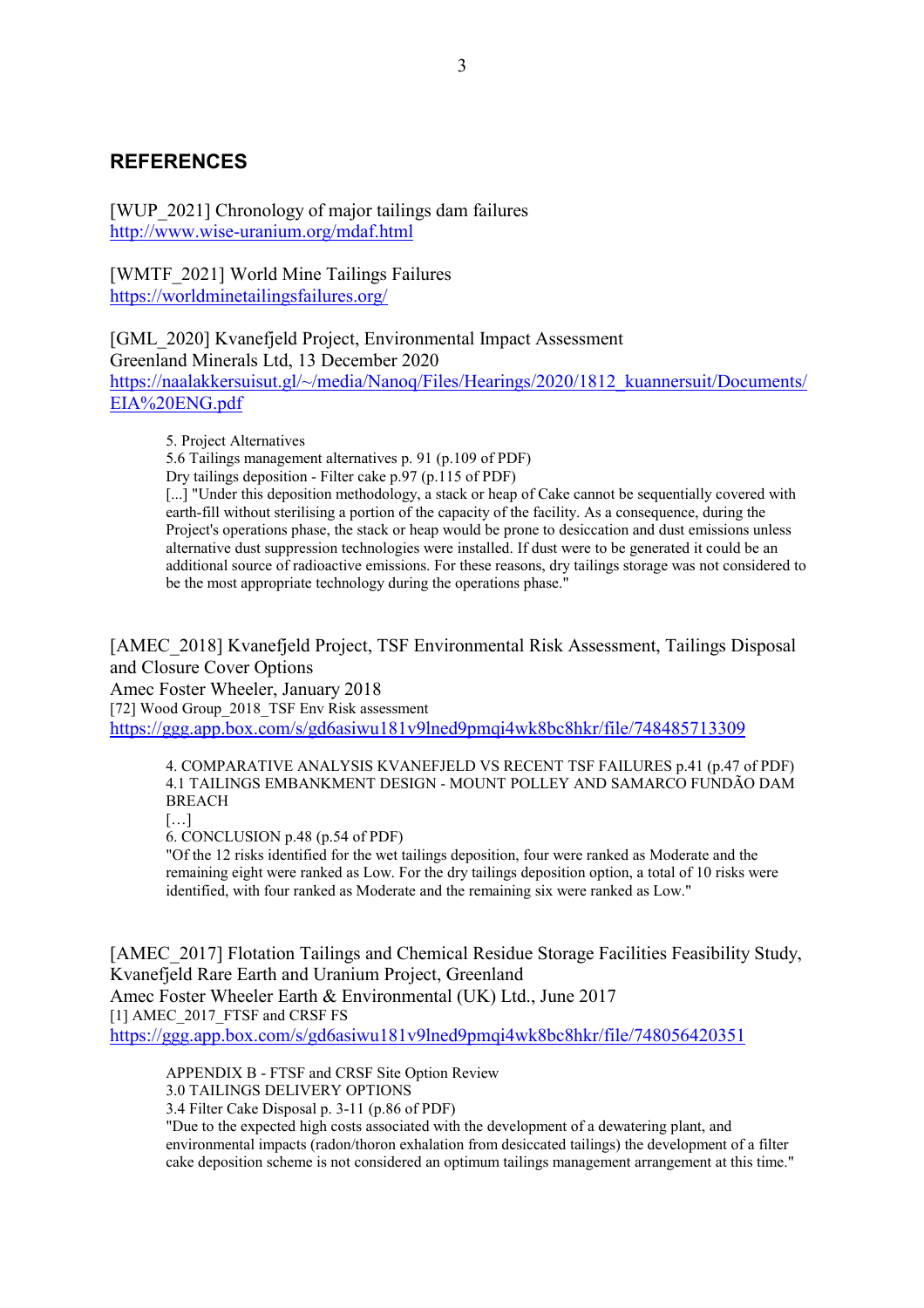[MPRP\_2015] Report on Mount Polley Tailings Storage Facility Breach Independent Expert Engineering Investigation and Review Panel, Jan. 30, 2015 https://www.mountpolleyreviewpanel.ca/sites/default/files/report/ReportonMountPolleyTailin

gsStorageFacilityBreach.pdf

9 Where Do We Go From Here? p.118 (p.126 of PDF)

9.1 PERFORMANCE OF B.C. TAILINGS DAMS

[...] "If the inventory of active tailings dams in the province [of British Columbia] remains unchanged, and performance in the future reflects that in the past, then on average there will be two failures every 10 years and six every 30. In the face of these prospects, the Panel firmly rejects any notion that business as usual can continue."

9.3 BEST AVAILABLE TAILINGS TECHNOLOGY p.121 (p.129 of PDF) 9.3.1 BAT PRINCIPLES

[...] "1. Eliminate surface water from the impoundment.

2. Promote unsaturated conditions in the tailings with drainage provisions.

3. Achieve dilatant conditions throughout the tailings deposit by compaction."

#### p.122:

"The overarching goal of BAT [Best Available Technology] is to reduce the number of tailings dams subject to failure. This can be achieved most directly by storing the majority of the tailings below ground -- in mined-out pits for surface mining operations or as backfill for underground mines. Both methods require integrating tailings planning into mine planning. This has not been common practice in the industry to date, as the Mount Polley case has shown, and the synergies to be achieved are mostly unexplored. Apart from this, surface storage using filtered tailings technology is a prime candidate for BAT." [...]

"As demonstrated by the Greens Creek [Alaska] case and others, there are no overriding technical impediments to more widespread adoption of filtered tailings technology."

p.123:

"The chief reason for the limited industry adoption of filtered tailings to date is economic." [...] "While economic factors cannot be neglected, neither can they continue to pre-empt best technology."

[EPA\_2017] Revisions to National Emission Standards for Radon Emissions From Operating Mill Tailings, Final Rule

Federal Register / Vol. 82, No. 10 / Tuesday, January 17, 2017 / Rules and Regulations, p. 5142-5180

https://www.govinfo.gov/content/pkg/FR-2017-01-17/pdf/2016-31425.pdf

"§ 61.251 Definitions.

[...]

(f) Phased disposal means a method of uranium byproduct material or tailings management and disposal which uses lined impoundments which are filled and then immediately dried and covered to meet all applicable Federal standards.

(h) Conventional impoundment. A conventional impoundment is a permanent structure located at any uranium recovery facility which contains mostly solid uranium byproduct material or tailings from the extraction of uranium from uranium ore. These impoundments are left in place at facility closure."

"§ 61.252 Standard.

[...]

(2) After December 15, 1989, no new conventional impoundment may be built unless it is designed, constructed and operated to meet one of the two following management practices:

(i) Phased disposal in lined impoundments that are no more than 40 acres [16.2 hectares] in area and comply with the requirements of 40 CFR  $192.32(a)(1)$ . The owner or operator shall have no more than two conventional impoundments, including existing conventional impoundments, in operation at any one time.